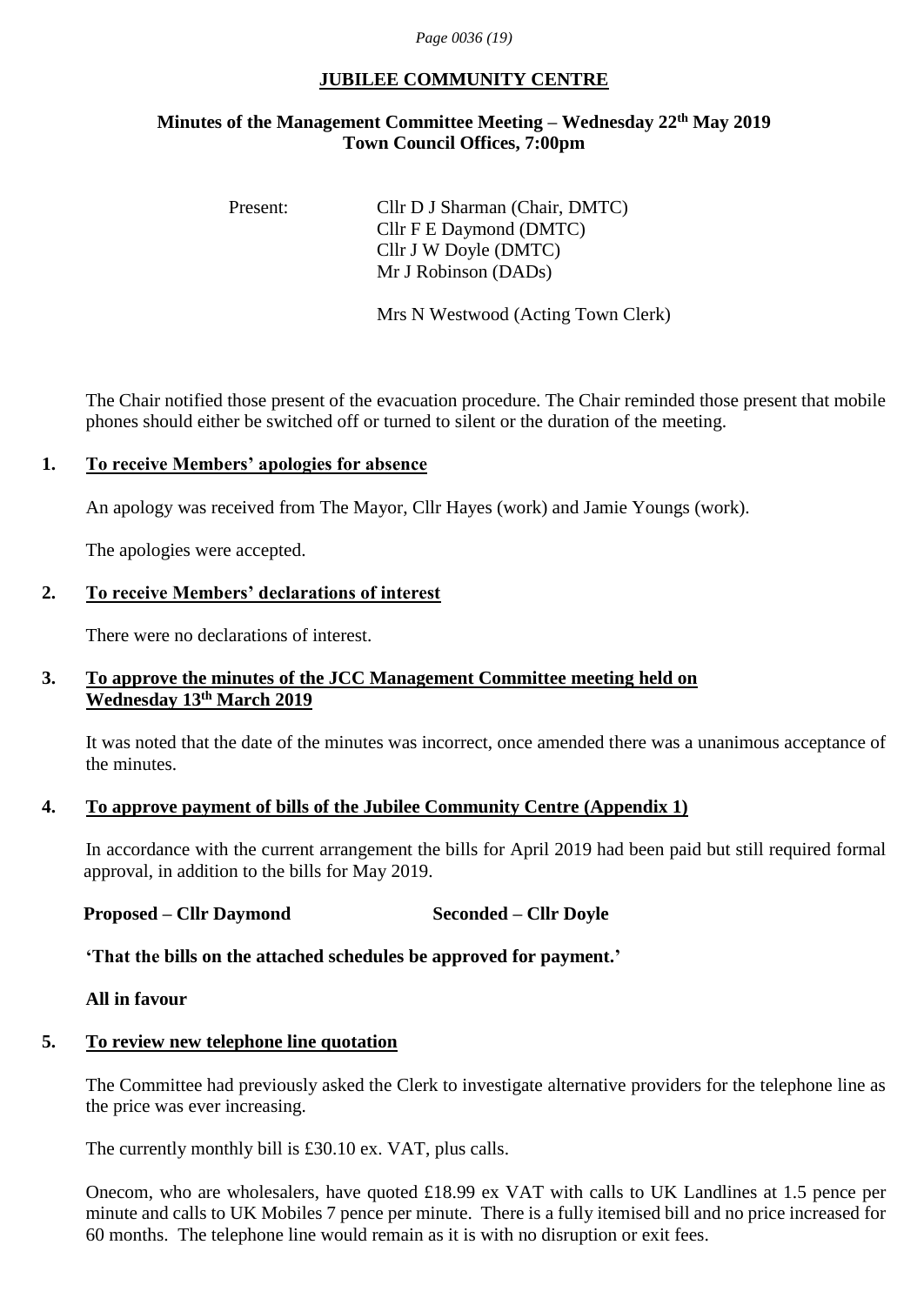## **Proposed – Cllr Doyle Seconded – Cllr Sharman**

**'The Jubilee Community Centre Management Committee accept the quotation from OneCom as outlined'**

# **All in favour**

# **6. To receive Bank Reconciliation accounts for March 2019 and April 2019 (Appendix 2)**

The Committee were reminded that the Bank balance as at 05 March 2019 was £47,185.65.

The Bank balance as at 22 May 2019 is £44,653.22

The Committee received the accounts for March and April 2019.

## **7. To discuss end of year accounts for 2018 / 2019**

The Clerk made members aware that as the turnover for 2018/2019 was over £25,000 a report will need to be submitted to the Charity Commission. This report will be ready to present at the next Trustee meeting.

## **8. To receive an update of current usage**

The Committee were advised that there is a new hirer trialling 3 dates across July & August 2019 with a view to making a regular booking if the booked dates are successful.

## **9. To review hire charges**

The Committee received correspondence from Jamie Young of Smile Fitness.

**Proposed – Cllr Doyle Seconded – Cllr Sharman**

**'The Jubilee Community Centre Management Committee reduce the hire charge to £10.00 per hour for a period of 3 months for further review in September 2019.**

#### **All in favour**

# **10. To complete a 24 month review of Boxing Club rent**

The Boxing Club currently pay £216.66 per month which equates to just under £2,600 annually.

The Club attendance remains low and Mr Kirby is currently making a loss.

#### **Proposed – Cllr Sharman Seconded – Cllr Daymond**

**'The Jubilee Community Centre Management Committee waive the boxing club rent until a building survey has been completed.'**

**All in favour**

# **11. To discuss renovation request from Steve Kirby, Boxing Club**

The Committee were advised that Mr Kirby believes the ATC Hut walls to be failing and that they require recladding.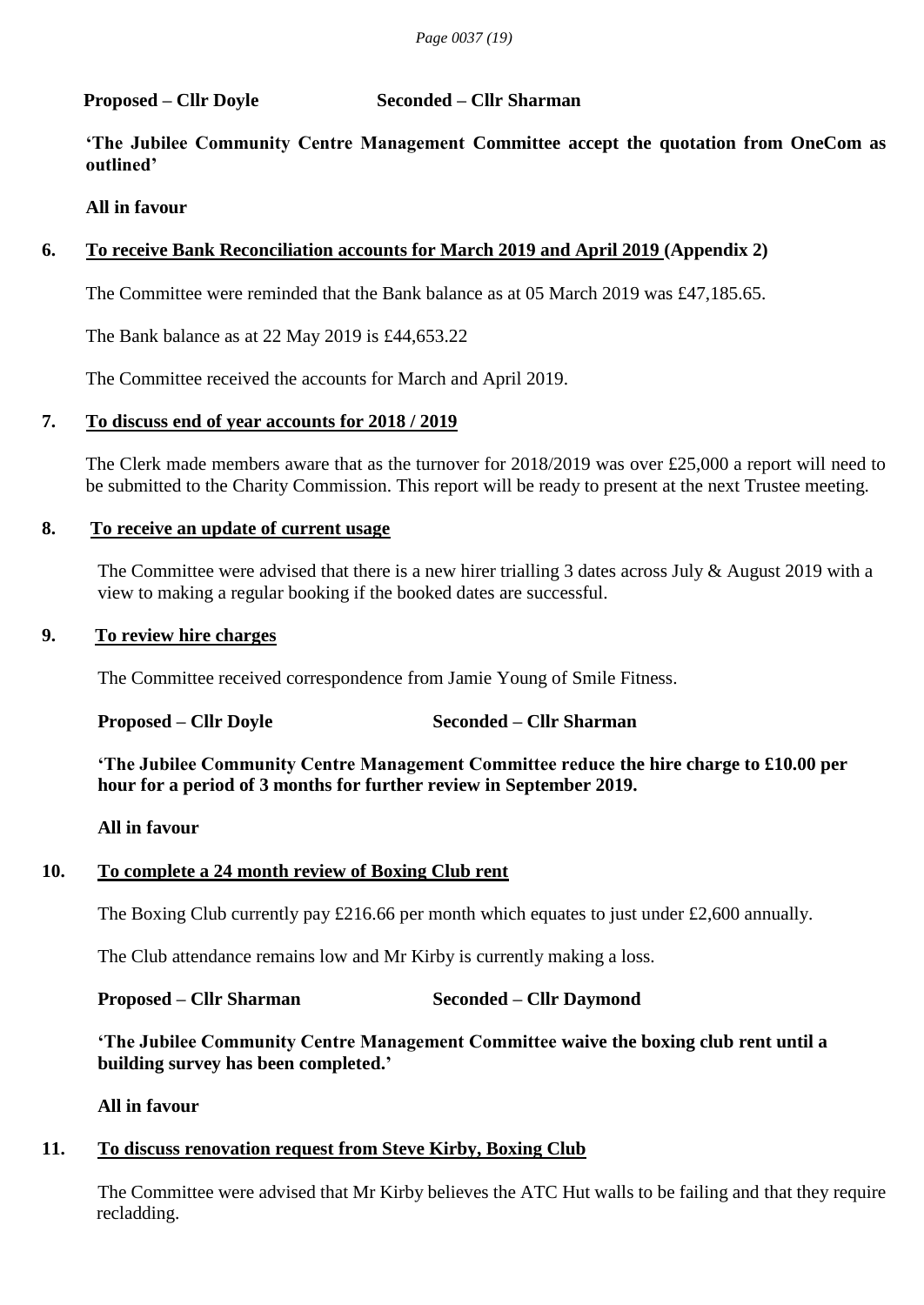The Clerk has investigated the cost of obtaining professional opinion on this matter with a view to the Committee making decisions based on the outcome. The cost for Landles to complete the inspection is £100 plus VAT.

## **Proposed – Cllr Doyle Seconded – Cllr Daymond**

**'The Jubilee Community Centre Management Committee authorise Landles to complete an inspection of the ATC Hut at a cost of £100 plus VAT.**

## **All in favour**

#### **12. To discuss stolen smoking bin**

The Committee were advised that the smoking bin had been stolen from the JCC however the caretaker was unsure when this occurred so the matter could not be taken further.

The Clerk has investigated other options including a Fire Bucket at a cost of £19.99 (including VAT) plus fire sand at a further cost of £19.99 (including VAT) from Screwfix.

Alternatively, the Committee may wish to consider a wall mounted cigarette container at a cost of circa £40.00 (excluding delivery) from various retailers.

# **Proposed – Cllr Sharman Seconded – Mr Robinson**

**'The Jubilee Community Centre Management Committee authorise the Clerk to purchase a wall mounted cigarette container at a cost of circa £40.00.'**

#### **All in favour**

#### **13. To discuss and agree actions regarding maintenance issues**

The Committee were advised that there had been complaints about cleanliness from Clever Clogs.

The Clerk has discussed this with this issue with the Maintenance Supervisor.

Members would like more information on the complaint, was it a general cleanliness issue, or a particular area? The Clerk was tasked to investigate.

#### **14. To discuss Legionella Assessment**

The Committee were advised that both the ATC Hut and JCC were assessed on 15 May 2019.

The recommendations are:

ATC Hut Remove or repair Water Heater in the Office which has been disconnected. There is currently no hot water however this is acceptable as long as soap is available to use when hand washing. If hot water is reintroduced then it is recommended 'Caution Hot Water' signs are displayed.

> Initiate monthly temperature checks, annual sampling regime and ensure that those completing the checks are given Legionella Awareness Training.

Descale taps and maintain on a regular basis with records kept.